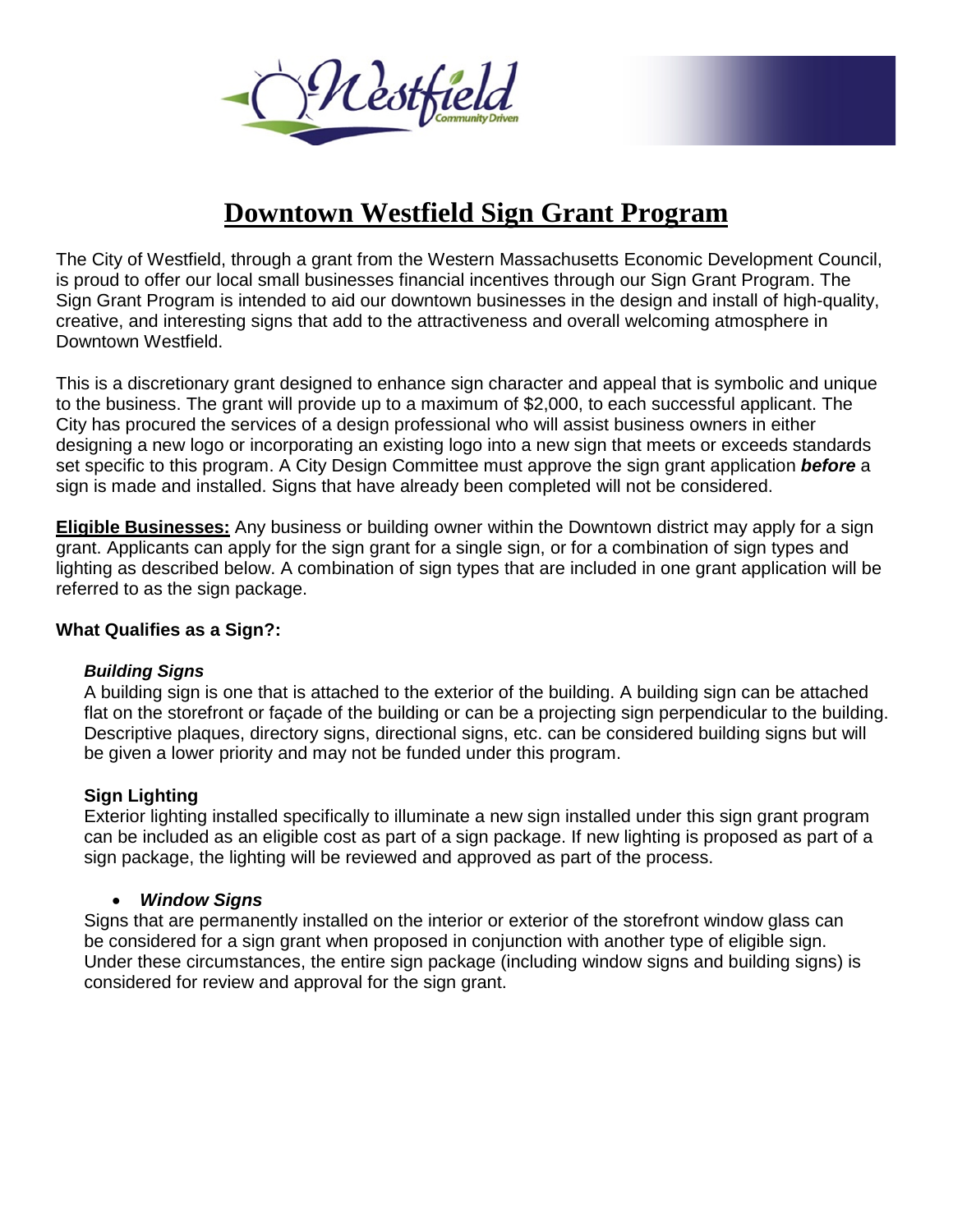### *Application Process*

1.) The sign grant program description, guidelines, and grant application and attachments are available through the City of Westfield's Community Development Department.

> City of Westfield- Office of Community Development 59 Court Street, Suite 300 Westfield, MA 01085 (413) 572-6246 p.miller@cityofwestfield.org

2.) Following the design consultation and prior to ordering, a sign permit application must be filed with the City of Westfield Building Department. The sign permit application must be approved before any grant commitment can be awarded. Sign permit applications can be obtained at the Building Department.

City of Westfield- Building Department 59 Court Street, Suite B-01 Westfield, MA 01085 (413) 572-6251 [https://www.cityofwestfield.org/DocumentCenter/View/73/Application-for-Permit-to-Erect-a-Sign?bidId=](https://www.cityofwestfield.org/DocumentCenter/View/73/Application-for-Permit-to-Erect-a-Sign?bidId)

3.) Complete the application attached and submit to the Office of Community Development via mail or [p.miller@cityofwestfield.org.](mailto:p.miller@cityofwestfield.org)

The attached application will provide the City with basic information relative to the benefit of replacing your business sign. The proposal should include:

- a. Completed application
- b. Photos detailing your existing signage
- c. Sign Dimensions/Storefront streetside dimensions
- d. Letter of approval from property owner (only if business requesting incentive funds is leasing the space).

# **Applications must be submitted to the Office of Community Development by Friday, May 13th .**

The Design Committee will review the sign grant application and make determinations relative to awards by May 25<sup>th</sup>. The Design Committee reserves the right to conduct a site inspection to review the building façade and discuss the sign grant application with the applicant.

Consultations with the City's Design professional will be held the first two weeks of June and sign design is required to be completed and funds encumbered by June 30<sup>th</sup>.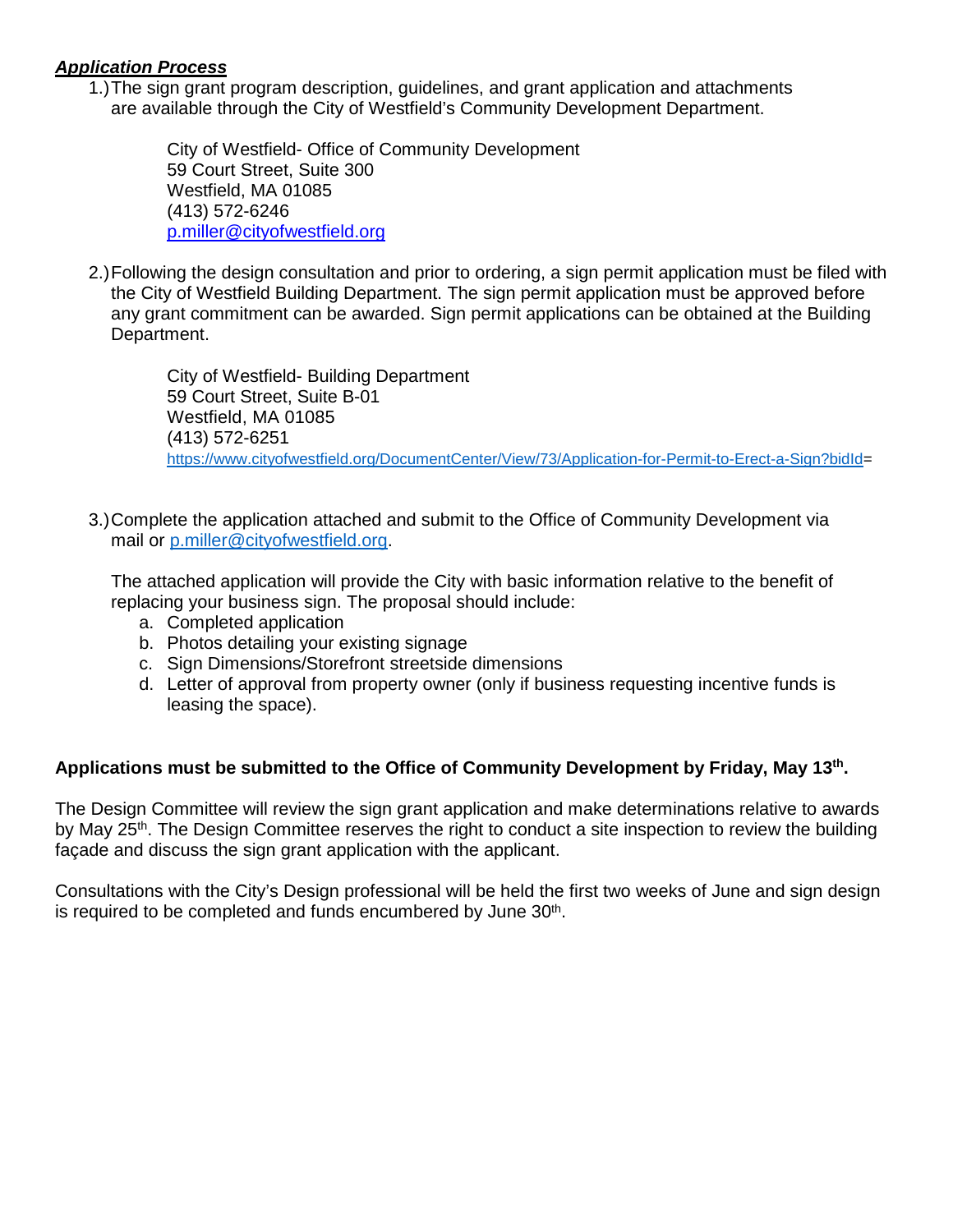# **Sign Grant Program Requirements**

- Applicants who lease their space must provide a letter providing permission from the building owner to apply for the incentive. The letter must indicate awareness of the rules and requirements of the program.
- Applicants must have all property (real and personal) taxes and utilities obligations to the City be paid in full to date.
- There must not be any pending litigation against the City by the applicant. The applicant must complete and submit the attached form, Affidavit for Downtown Westfield Sign Incentive Program.
- Sign grants will NOT be given to internally lit panel signs, standard corporate franchise signs, signs that are not completed by a sign professional, or signs that simply replace existing signs with no change in the design or materials.
- The sign must be completed and installed by August 15th.
- The Design Committee may deny a sign incentive to any applicant that does not make recommended changes to their sign after a first review. Every effort will be made to work with applicants so that an incentive can be granted.

# *General Sign Guidelines*

- Keep signs subordinate to buildings.
- Signs should fit within the existing features of the façade and should not cover architectural elements.
- Sign color, shape, materials, and sizes should reinforce the overall composition of the façade.
- $\bullet$  Signs should be made of high quality materials.
- This Sign Grant Program encourages the use of creative, artistic, and cool signs that will enhance downtown Westfield's individual building facades and the commercial district as a whole.
- *See Downtown Westfield Sign Design Guidelines for further requirements*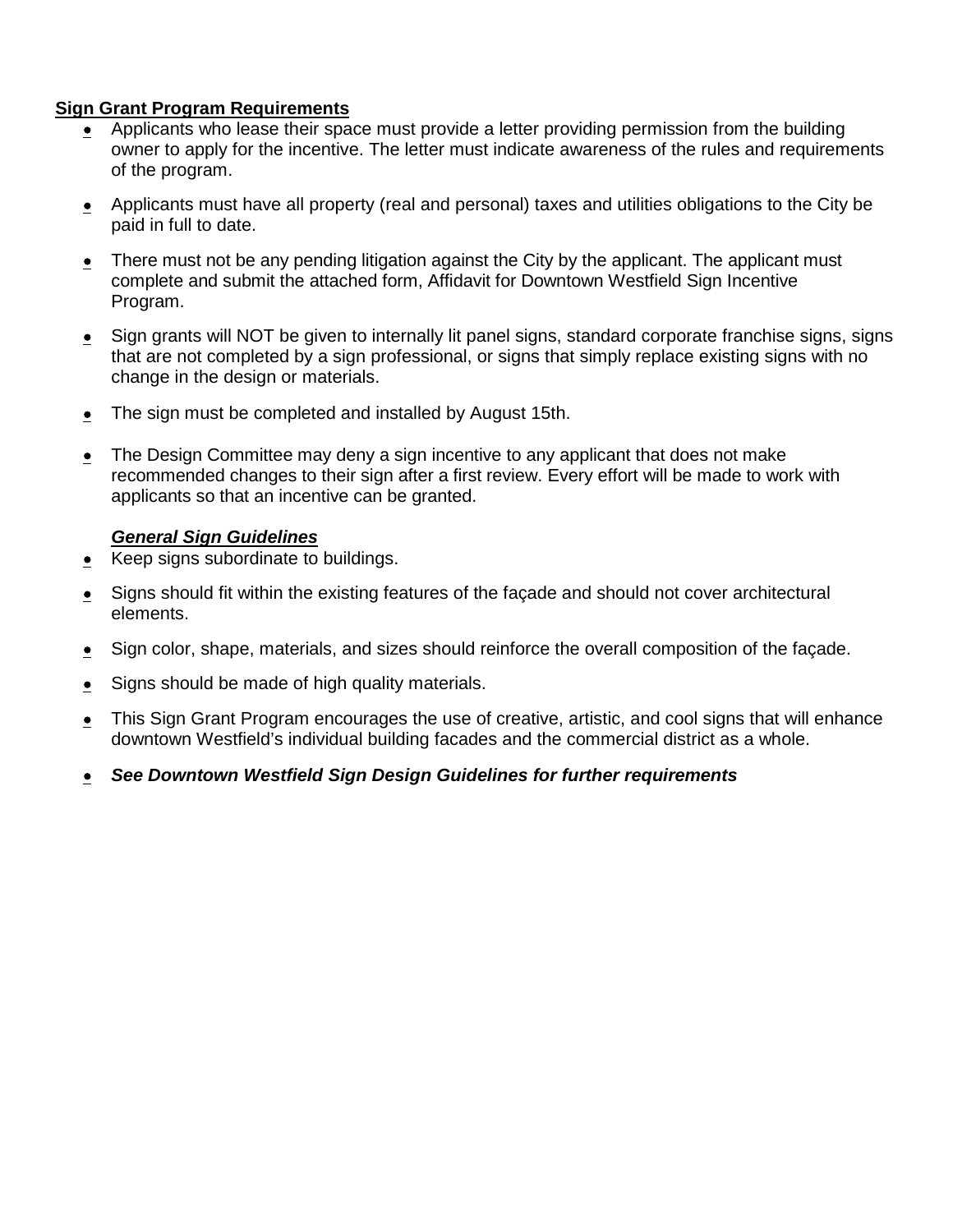#### **CITY OF WESTFIELD SIGN REPLACEMENT ASSISTANCE GRANT APPLICATION**

Applications should be submitted to the Department of Community Development. For more information, please contact Peter Miller at (413) 572-6246.

#### **APPLICANT INFORMATION**

Business Name:

| <b>Mailing Address:</b>                                             |         | <b>Street Address:</b> |  |
|---------------------------------------------------------------------|---------|------------------------|--|
| City:                                                               | State:  | Zip:                   |  |
| Telephone:                                                          | E-Mail: |                        |  |
| Business Project Manager Name and Title (if different than above.): |         |                        |  |
| <b>Project Manager Organization Name:</b>                           |         |                        |  |
| <b>Business Tax ID Number:</b>                                      |         |                        |  |
| <b>PROJECT INFORMATION</b>                                          |         |                        |  |
| Address of Building:                                                |         |                        |  |
| Size of Sign Requested:                                             |         |                        |  |
| Property Owner Name:                                                |         | Phone:                 |  |
| (As Appears on Tax Bill)                                            |         |                        |  |
|                                                                     |         |                        |  |
|                                                                     |         |                        |  |

#### **BRANDING INFORMATION**

Do you have an existing business logo?

Is it in an electronic file? What format?

Are you willing to work with the City's design consultant and Review Committee to ensure consistency with city ordinance and branding/downtown façade improvement program?

\_\_\_\_\_\_\_\_\_\_\_\_\_\_\_\_\_\_\_\_\_\_\_\_\_\_\_\_\_\_\_\_\_\_\_\_\_\_\_\_\_\_\_\_\_\_\_\_\_\_\_\_\_\_\_\_\_\_\_\_\_\_\_\_\_\_\_\_\_\_\_\_\_\_\_\_\_\_\_\_\_\_\_\_\_\_

\_\_\_\_\_\_\_\_\_\_\_\_\_\_\_\_\_\_\_\_\_\_\_\_\_\_\_\_\_\_\_\_\_\_\_\_\_\_\_\_\_\_\_\_\_\_\_\_\_\_\_\_\_\_\_\_\_\_\_\_\_\_\_\_\_\_\_\_\_\_\_\_\_\_\_\_\_\_\_\_\_\_\_\_\_\_

\_\_\_\_\_\_\_\_\_\_\_\_\_\_\_\_\_\_\_\_\_\_\_\_\_\_\_\_\_\_\_\_\_\_\_\_\_\_\_\_\_\_\_\_\_\_\_\_\_\_\_\_\_\_\_\_\_\_\_\_\_\_\_\_\_\_\_\_\_\_\_\_\_\_\_\_\_\_\_\_\_\_\_\_\_\_

**The maximum grant amount is \$2000. The applicant is responsible for any amount exceeding the \$2000 maximum.**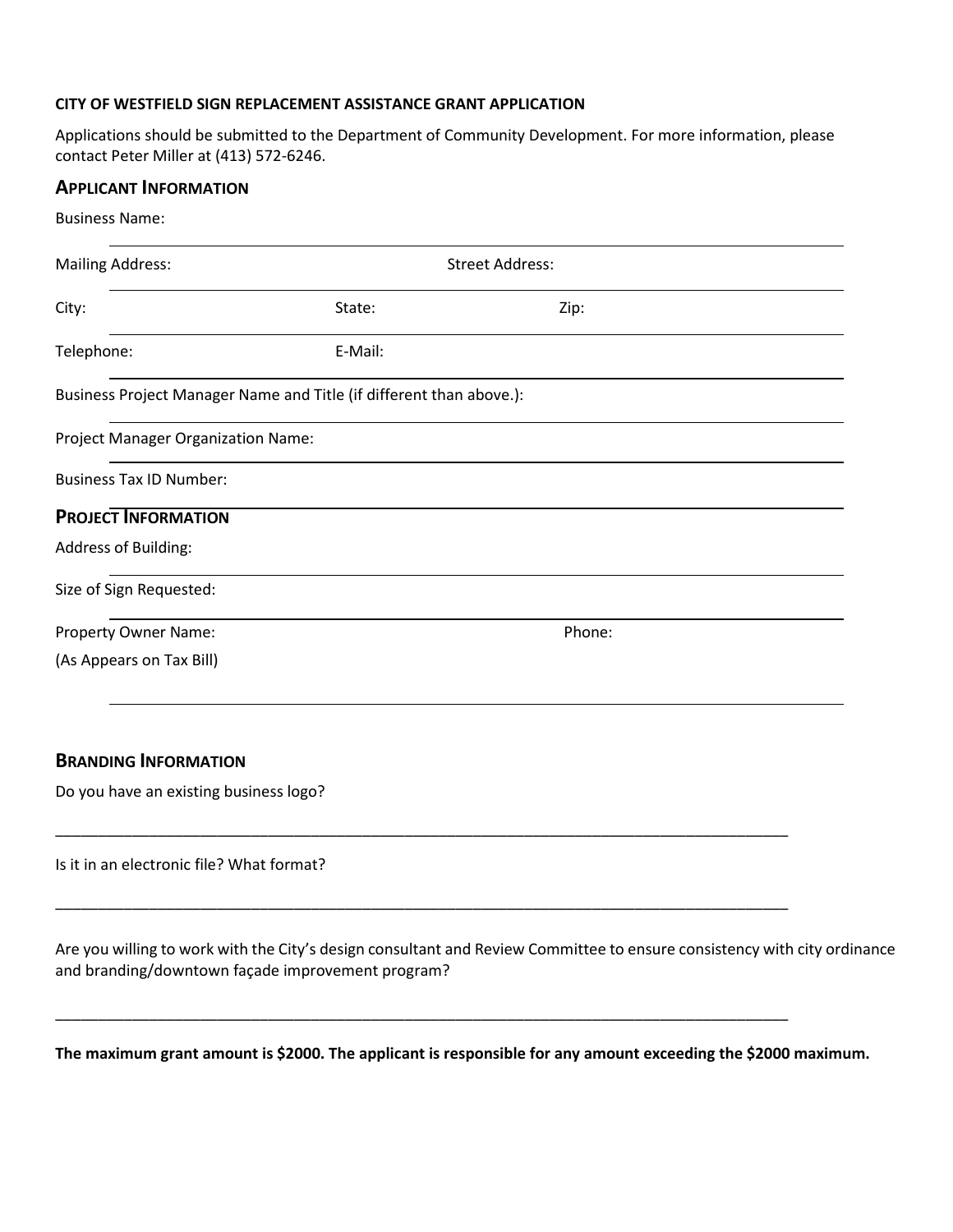### **PROJECT NARRATIVE:**

**In the space below, please describe your business and any ideas/preferences you might have relative to how improved branding and signage might assist your business.** 

### **PLEASE USE ADDITIONAL PAGES IF REQUIRED**

# **REQUIRED ATTACHMENTS**

All applications must include the following information:

- Completed application form
- Photos detailing your existing signage
- Sign Dimensions/Storefront streetside dimensions
- Letter of approval from property owner (only if business requesting incentive funds is leasing the space).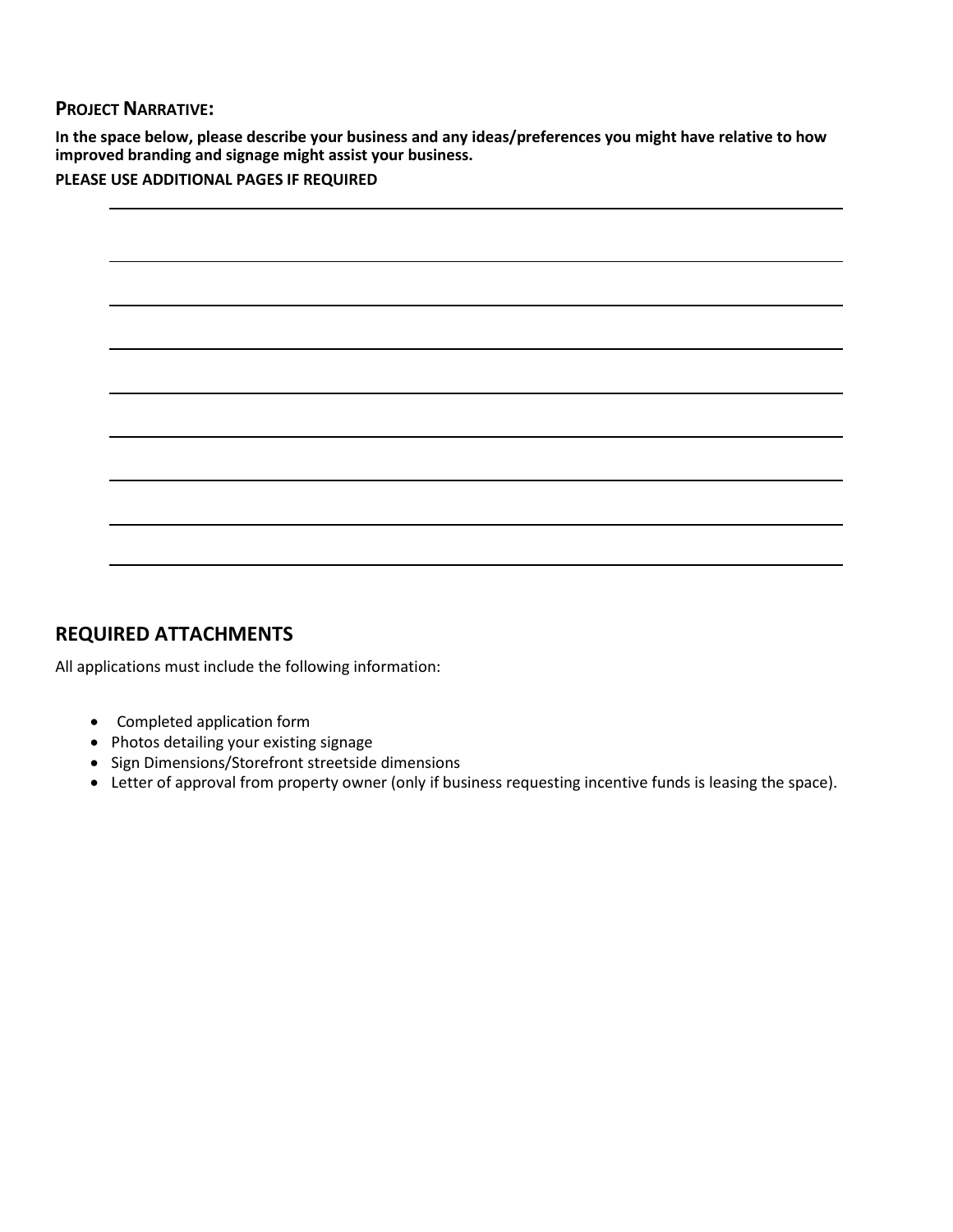# **AFFIDAVIT FOR DOWNTOWN WESTFIELD SIGN GRANT PROGRAM**

We the undersigned hereby state there is no pending litigation against the City of Westfield by me, my company or any other instance in which I am directly involved.

If a sign grant is awarded, activities as proposed shall be completed as outlined.

**WITNESS** 

Signature of Applicant

**Address** 

Date

**WITNESS** 

Signature of Owner (if other than applicant)

**Address** 

**Date**